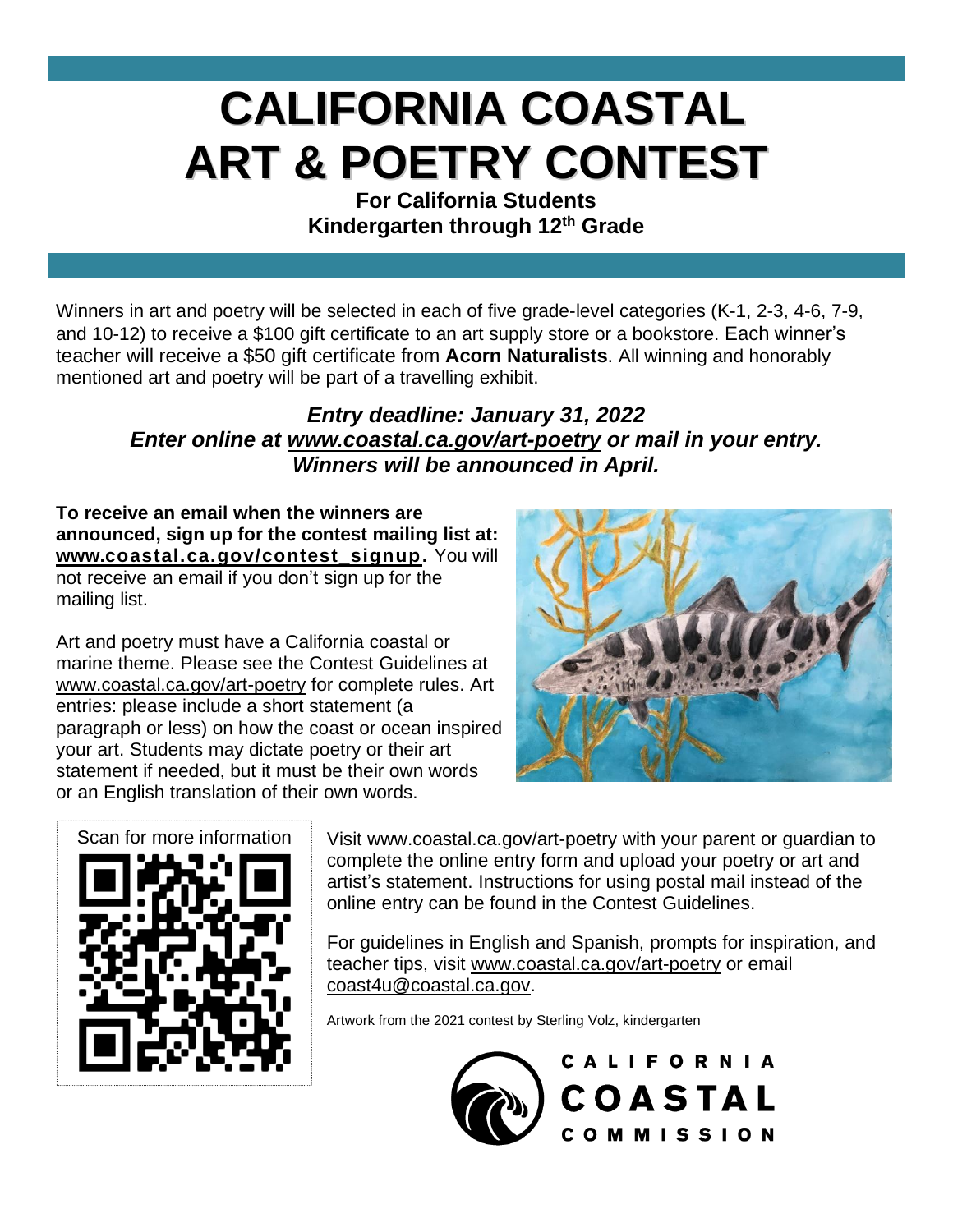## **CONTEST GUIDELINES**

- 1. This contest is open to California residents in grades K-12. (Immediate family members of Coastal Commission staff are not eligible.) There are five grade categories for awards in both art and poetry: K-1, 2-3, 4-6, 7-9, and 10-12. **Entries must have a California coastal or ocean theme** (for example, no tropical or arctic settings or species). Art does not need to depict specific places or species, but if it does, they must be California places and species. Meaning, sometimes a fish is just a "fish," but if it's a recognizable type of fish, make sure it's one that lives here! And while you can submit a poem about "the beach," please don't submit one about Waikiki Beach. Winners will be selected for art and poetry in each of the grade categories; winners will receive a \$100 gift certificate to an art supply store or bookstore. Each winner's teacher (named on the Entry Form) will receive a \$50 gift certificate for educational supplies from Acorn Naturalists. In addition, multiple honorable mentions may be selected.
- 2. **Poems and artwork must be student's original work.** If a poem is a reference to another existing poem (or song, or other work), that poem and poet should be named on the entry. Artists should include a short statement of a paragraph or less describing their inspiration for the artwork. If needed, poem or statement can be dictated to or translated by the teacher or parent. (Please make a note if that's the case, and include the original text if translated.) Any art entry that has been traced from or is a digital alteration of an existing photo or image that was created by someone other than the student is a violation of the competition rules. If using an image created by someone else (of an animal, for example) as a model for an art entry, student's artwork must be significantly different to avoid plagiarism. No hands other than the student's own should be involved in the creation of artwork.
- 3. **Original artwork may not exceed 11 x 17 inches in size**. Acceptable art media are paint, pencil, markers, ink, crayon, chalk or pastel (fixed), collage, and digital art. Three-dimensional pieces and photography are not eligible. Glitter is not allowed.
- 4. **All entries must be uploaded by 11:59pm California time on January 31, 2022**. Students may enter multiple pieces but must complete a separate entry form for each one. Winners will be contacted directly and announced at [www.coastal.ca.gov/art-poetry](http://www.coastal.ca.gov/art-poetry) by the end of March 2022.
- 5. Be sure to keep the original artwork. **If artwork is a winner or honorable mention, student must mail the original artwork (unless artwork is a digital creation) to the Coastal Commission.** Artwork will be kept by the Coastal Commission for approximately one year for public exhibit.
- 6. **Please use the online entry [process](https://woobox.com/6shjzv) if possible.** If digital upload of entries causes a hardship (e.g., if you are a teacher who wants to submit your class's entries), you can submit in one of the following two ways:
	- Entries and completed paper Entry Forms (found at [www.coastal.ca.gov/art-poetry\)](http://www.coastal.ca.gov/art-poetry) can be carefully photographed and emailed to [coast4u@coastal.ca.gov](mailto:coast4u@coastal.ca.gov) by 11:59pm on January 31, 2022. Be sure to keep the original artwork (see #5 above). **Note: a parent or guardian must sign Entry Form.**
	- Entries can be mailed to the California Coastal Commission at 455 Market Street, Suite 228, San Francisco, CA 94501. Print out and complete a paper Entry Form (found at [www.coastal.ca.gov/art-poetry\)](http://www.coastal.ca.gov/art-poetry), for each entry. Poems should be printed on the back of the completed Entry Form (preferred) or stapled to the Entry Form. **Note: a parent or guardian must sign Entry Form.** Attach completed Entry Form and a short Artist's Statement about the inspiration for the artwork to the back of each piece of artwork with glue or tape. Please